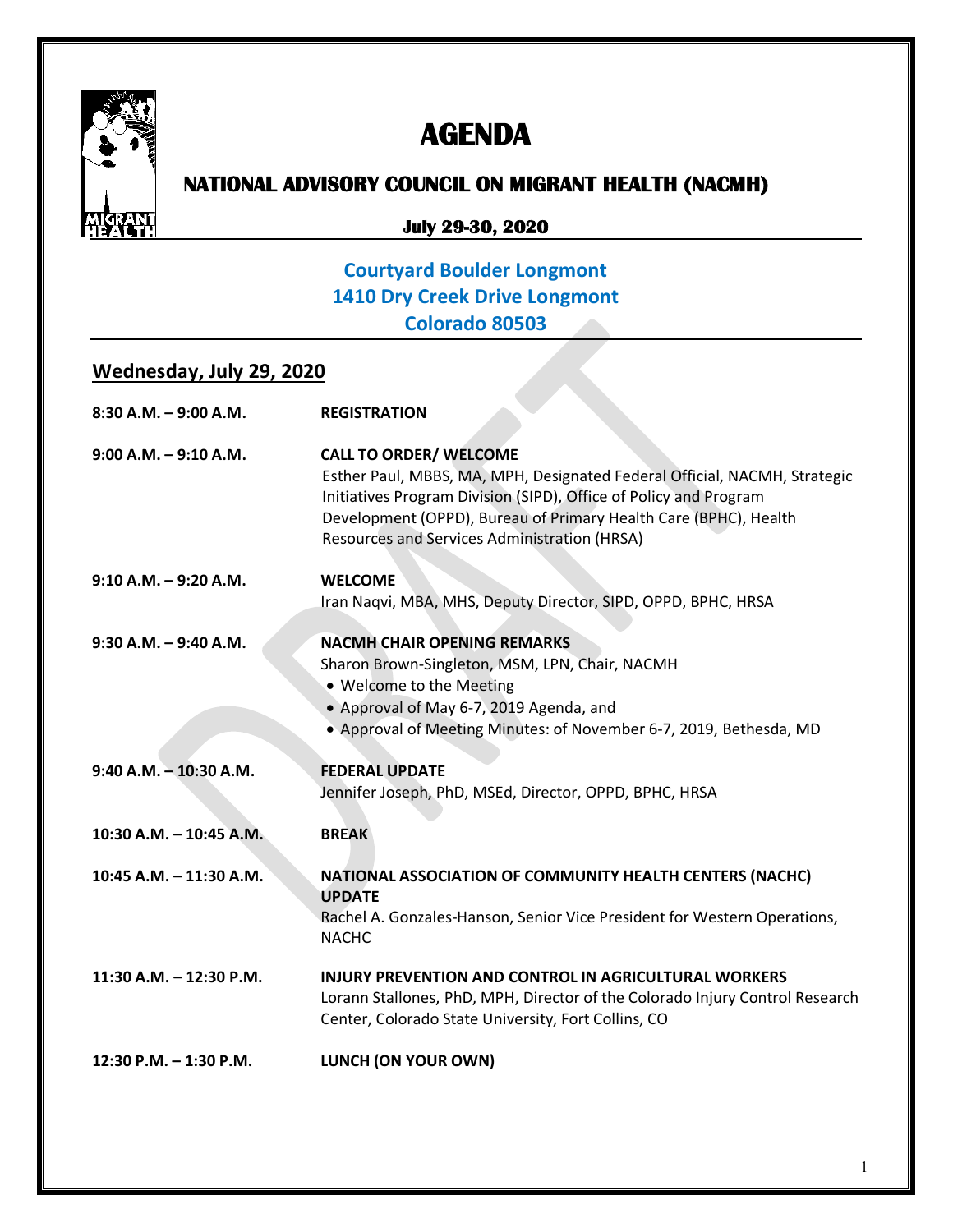| 1:30 P.M. $-$ 2:45 P.M.  | <b>TESTIMONIES</b><br>Migrant and Seasonal Agricultural Workers |
|--------------------------|-----------------------------------------------------------------|
| $2:45$ P.M. $-3:00$ P.M. | <b>BREAK</b>                                                    |
| $3:00$ P.M. $-4:45$ P.M. | <b>TESTIMONIES</b><br>Migrant and Seasonal Agricultural Workers |
| 4:45 P.M. $-5:00$ P.M.   | <b>MEETING WRAP UP</b>                                          |
| $5:00$ P.M.              | <b>ADJOURN</b>                                                  |
| $6:30$ P.M. $-8:30$ P.M. | <b>WORKING DINNER</b>                                           |